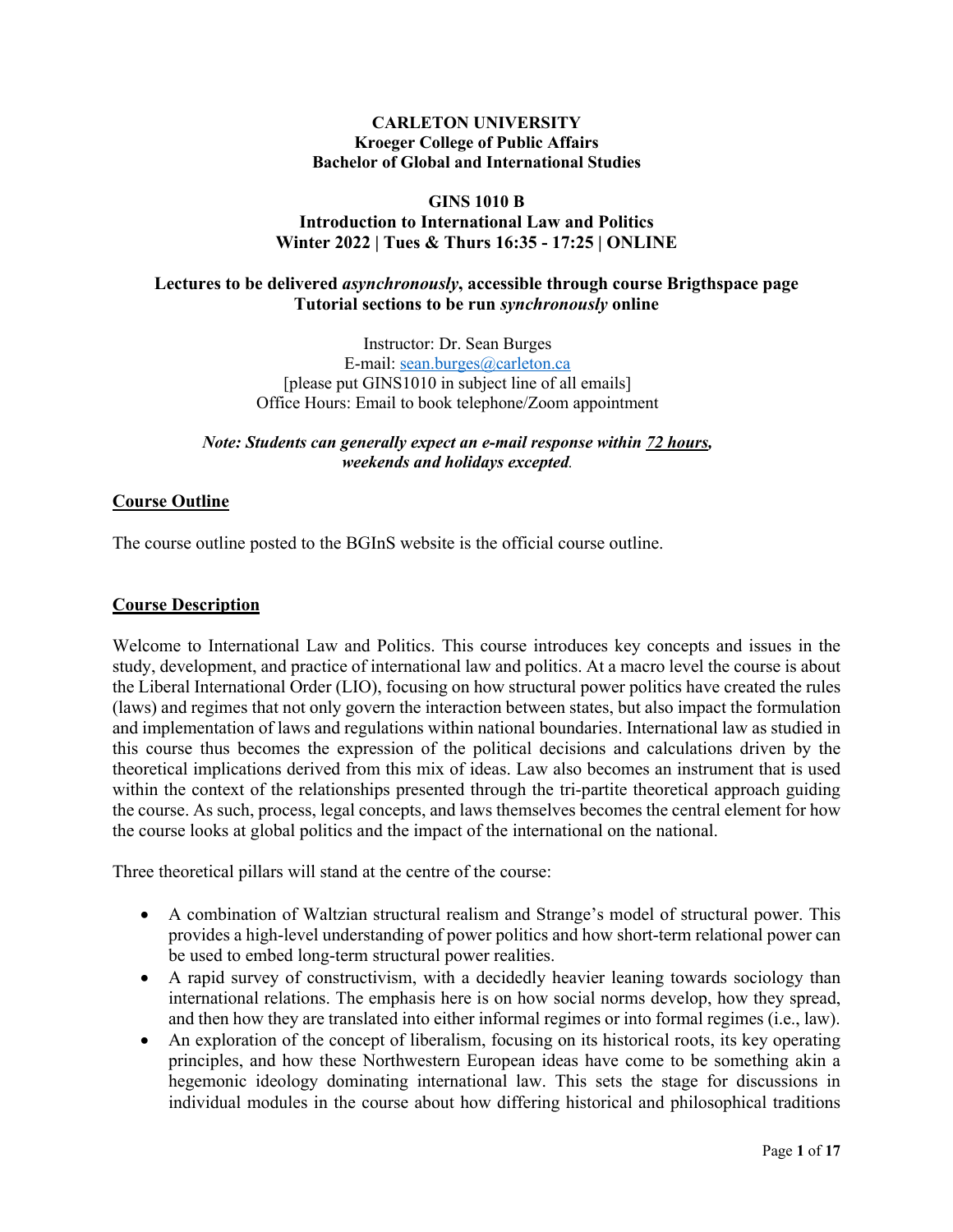lead to dissent and conflict in international politics, particularly through disagreement with legal principles and assumptions about rights and values.

The three theoretical elements driving this course are set within an attitudinal context emphasizing empathy and self-honesty. The empathy component seeks to encourage curiosity about differences, a drive to ask why others think or act differently, to understand the cultural, historical, and philosophical backgrounds that lead to this difference. Here the goal is to encourage development of analytical skills that will encourage the searching out of common ground and an ability to non-judgementally engage in discussion about points of contention. To facilitate this the liberalism element of the course is particularly important because it will encourage you to ask why you believe what you do and point out just how deeply liberal norms pervade your thinking and awareness. In a very real sense the course is about making you aware of hegemonic boundaries constraining your thinking and encouraging you to recognize hegemonic structures as a platform for critical engagement in the rest of your degree studies. To do this you must first understand the reality you believe and in which you have been situated in by geography and education.

# **Learning Outcomes**

By the end of this course students will be able to:

- Define and describe key ideas and concepts in international law and politics
- Demonstrate an understanding of the importance of embedded liberalism to the structure of the international system, its influence on domestic polities, and why this can emerge as a point of contention in international law and politics.
- Demonstrate understanding of the sources and subjects of international law and international relations decision-making.
- Develop empathy and cross-cultural awareness skills
- Develop study and professional skills necessary for academic success and compliance.

#### **Lectures & Tutorials**

This course is comprised of twenty-four (24) one-hour lectures and eleven (11) one-hour tutorials. **Attendance at both lectures and tutorials is required**. Students with poor attendance will have this fact reflected in their final grade and may result in failure of the course.

#### *Tutorials:*

The tutorials are built around a series of case studies published by the Georgetown University Institute for the Study of Diplomacy. You can purchase the entire collection at a discounted rate by following this link given in the required texts section below. Questions and tasks that will be addressed in each tutorial will be posted to the course Brightspace page.

Case studies are being used in this course to facilitate comprehension of the larger conceptual questions being studied as well as to provide you with a detailed look at various important instances in global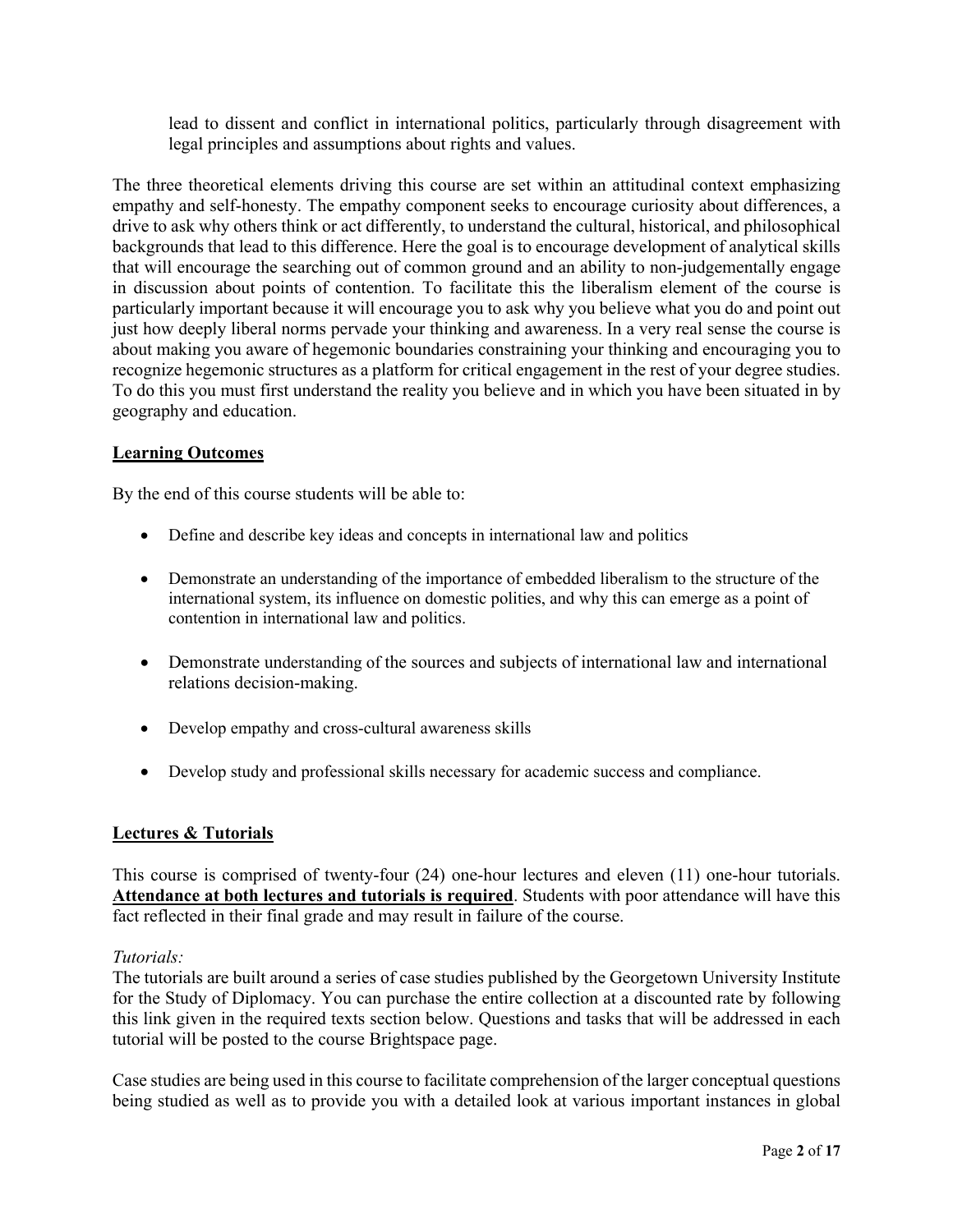affairs. Studying these cases will also provide insight into how international negotiation and interaction processes work in the real world. The pedagogical emphasis is on developing critical thinking skills through the systematic discussion of the cases and the presentation of analytical arguments involving them. For these case-based tutorial sessions to work you *must* read the cases studies in advance of your tutorial and attend the class prepared to engage with the group discussion.

You must be enrolled in a tutorial section. Your participation grade will reflect the extent to which you *contribute* to class discussions in an *informed and critical manner*, not only your attendance. If you miss a lecture or a tutorial meeting you are still responsible for all course material discussed on that day, and it is your responsibility to acquire the relevant notes. I do not post my lecture notes online.

# **Tutorial Sections\***

- **B1** Thursdays, 13:35 14:25
- **B3** Wednesdays, 13:35 14:25
- **B4** Fridays 13:35-14:25

# **Tutors**

Ted Mathers – TedMathers@cmail.carleton.ca Owen Fawcett -- OwenRowlandFawcett@cmail.carleton.ca

PUT "GINS 1010" AS THE START FOR ALL COURSE-RELATED EMAILS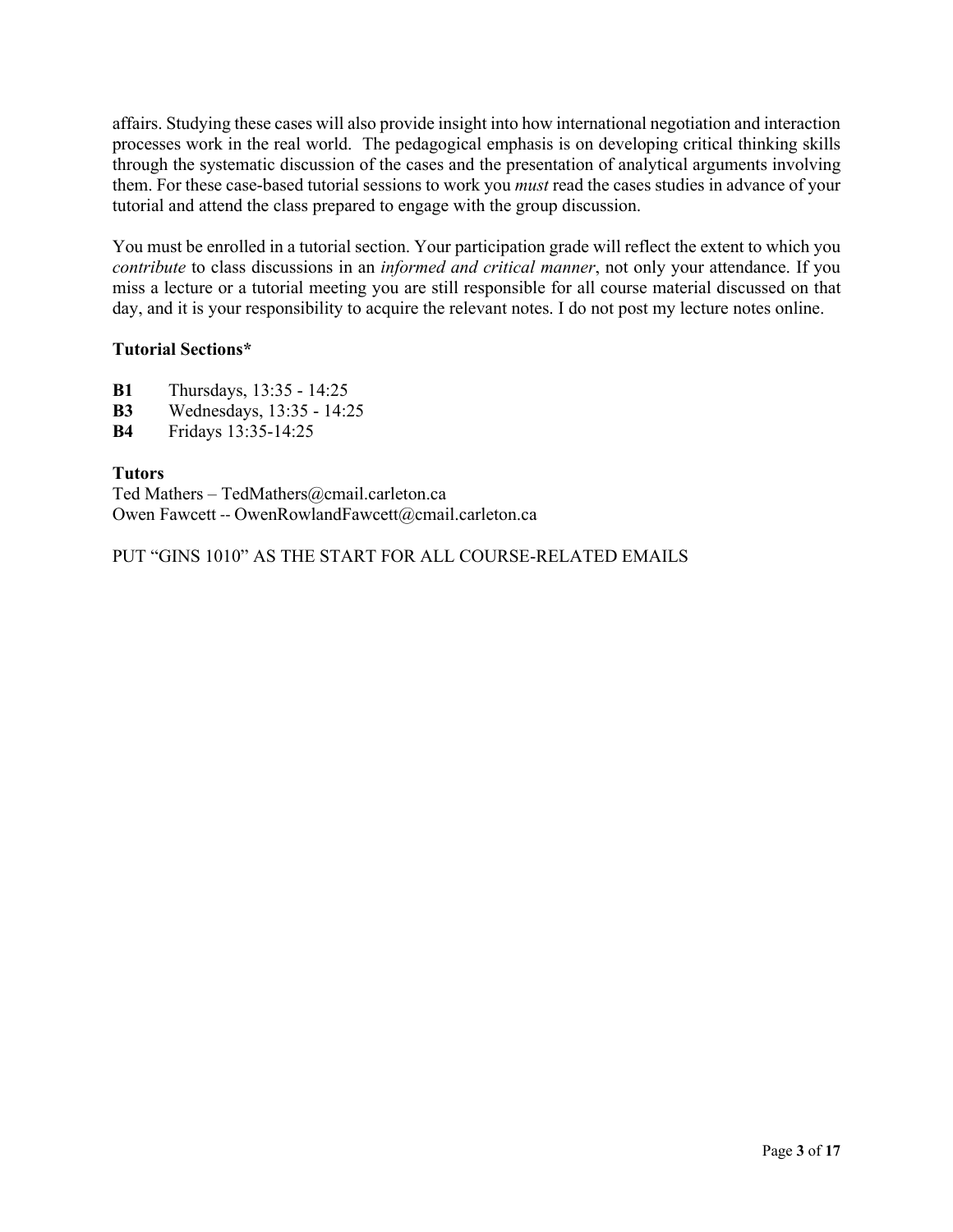# **Required Texts**

This course requires the following books and case study collection. The book is available at the Carleton University Bookstore, Haven Books or can be purchased online at major retailers. You are welcome to purchase e-editions or second hand copies if available:

- Jan Klabbers. International Law. Cambridge UP, 2013 [If you can find a good price on the second edition, it is pretty much the same as the fist edition and will be okay for this course.]
- Georgetown University Institute for the Study of Diplomacy Case Study Collection. This is a collection of the tutorial cases available as a single collection at a discounted rate: https://isd-georgetown-university.myshopify.com/products/carleton-university-gins-1010bintroduction-to-international-law-and-politics
- [Please purchase the case studies. Neither Georgetown nor Harvard is making a profit on this venture. All funds that come in are being reinvested in expanding their case study libraries.]

Additional readings will be posted on the course website. You are responsible for checking the course website regularly and reading and/or listening to all material listed under "required." **Required readings are just that,** *required***.** Recommended readings are there for the intellectually adventurous or those especially interested in a given topic. Occasionally I will post articles or links that are courserelated and informative.

# **Assignments & Evaluation**

| Take-home Midterm                       | 30%        | Questions released by 9:00 am<br>on February 16, 2022 and<br>answers due by 18:00 on<br><b>February 18, 2022.</b> |
|-----------------------------------------|------------|-------------------------------------------------------------------------------------------------------------------|
| Research Essay Introduction (1-2 pages) | <b>20%</b> | Due 17:00 on March 18, 2022                                                                                       |
| <b>Tutorial Participation</b>           | $10\%$     |                                                                                                                   |
| <b>Final Set Essay Question</b>         | 40%        | Due by noon, April 28, 2022                                                                                       |

In the midterm you will demonstrate your knowledge of key topics and themes to date;

In the Research Essay Introduction (1-2 pages) you will demonstrate and ability to write a clear research question, provide an argument for an essay, outline a plan of attack, and demonstrate an ability to locate scholarly sources.

The participation grade is for active and engaged participation in the class tutorial sections. The Final Essay will be a stand in for an exam and will require you to write an essay answering one of

a series of set questions. Further details will be announced in the course lectures and posted on the course CULearn page. All course assignments and examinations must be submitted in order to pass the course.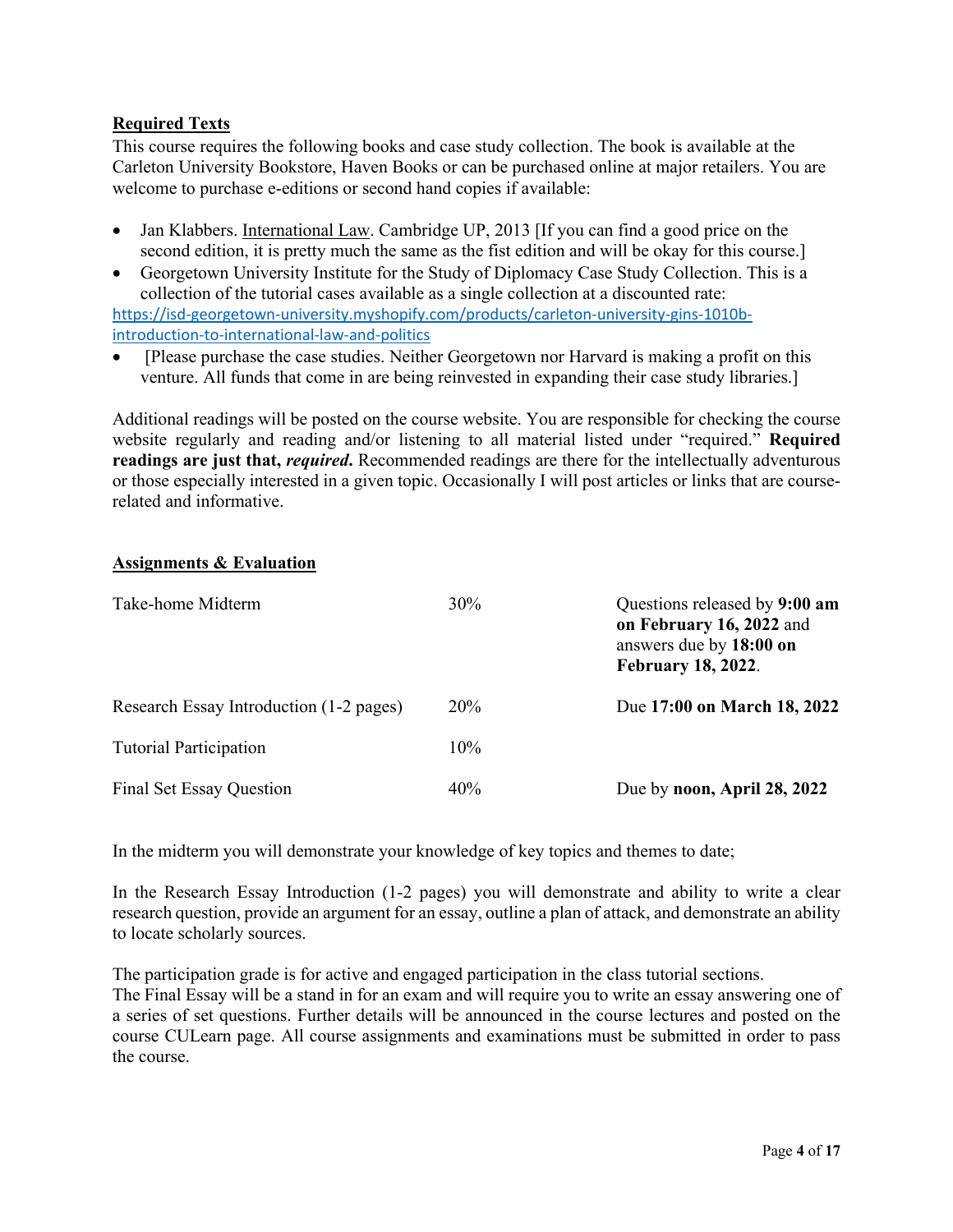**Grading:** Standing in a course is determined by the course instructor, subject to the approval of the faculty Dean. Final standing in courses will be shown by alphabetical grades. The system of grades used, with corresponding grade points is:

| Percentage | Letter grade | 12-point scale Percentage |           | Letter grade | 12-point scale |
|------------|--------------|---------------------------|-----------|--------------|----------------|
| 90-100     |              |                           | 67-69     |              |                |
| 85-89      |              |                           | 63-66     |              |                |
| 80-84      |              | ш                         | $60 - 62$ |              |                |
| 77-79      |              |                           | 57-59     |              |                |
| 73-76      |              |                           | 53-56     |              |                |
| 70-72      | В-           |                           | 50-52     |              |                |

**Approval of final grades:** Standing in a course is determined by the course instructor subject to the approval of the Faculty Dean. This means that grades submitted by an instructor may be subject to revision. No grades are final until they have been approved by the Dean.

# **Deadlines & Late Submissions**

**Submission of Term Work:** All assignments are due through the CULearn Portal by the specified deadline.

**Late penalties**: Late submissions will only be accepted for the 'research essay introduction' assignment. If you submit this assignment late, the policy is as follows: **5% per first day**, 5% per day thereafter (weekends count as one day). Barring exceptional circumstances assignments will not be accepted more than **one (1)** week after the original deadline.

**Return of Term Work:** Assignments are returned via CULearn; you must regularly attend tutorials to receive your grades. Final examination materials are intended solely for the purpose of evaluation and will not be returned as per Carleton University policy.

#### **Academic Accommodations**

**Learning difficulties and/or impairments:** Students with differing learning needs are welcome in this course. The Paul Menton Centre for Students with Disabilities (PMC) provides services to students with Learning Disabilities (LD), psychiatric/mental health disabilities, Attention Deficit Hyperactivity Disorder (ADHD), Autism Spectrum Disorders (ASD), chronic medical conditions, and impairments in mobility, hearing, and vision. If you have a disability requiring academic accommodations in this course, please contact PMC at 613-520-6608 or pmc@carleton.ca for a formal evaluation. If you are already registered with the PMC, contact your PMC coordinator to send me your **Letter of Accommodation** at the beginning of the term, and no later than two weeks before the first in-class scheduled test or exam requiring accommodation (if applicable). After requesting accommodation from PMC, meet with me to ensure accommodation arrangements are made. Please consult the PMC website for the deadline to request accommodations for the formally-scheduled exam (if applicable).

**Religious observance:** Students requesting accommodation for religious observances should apply in writing to their instructor for alternate dates and/or means of satisfying academic requirements. Such requests should be made during the first two weeks of class, or as soon as possible after the need for accommodation is known to exist, but no later than two weeks before the compulsory academic event. Accommodation is to be worked out directly and on an individual basis between the student and the instructor(s) involved. Instructors will make accommodations in a way that avoids academic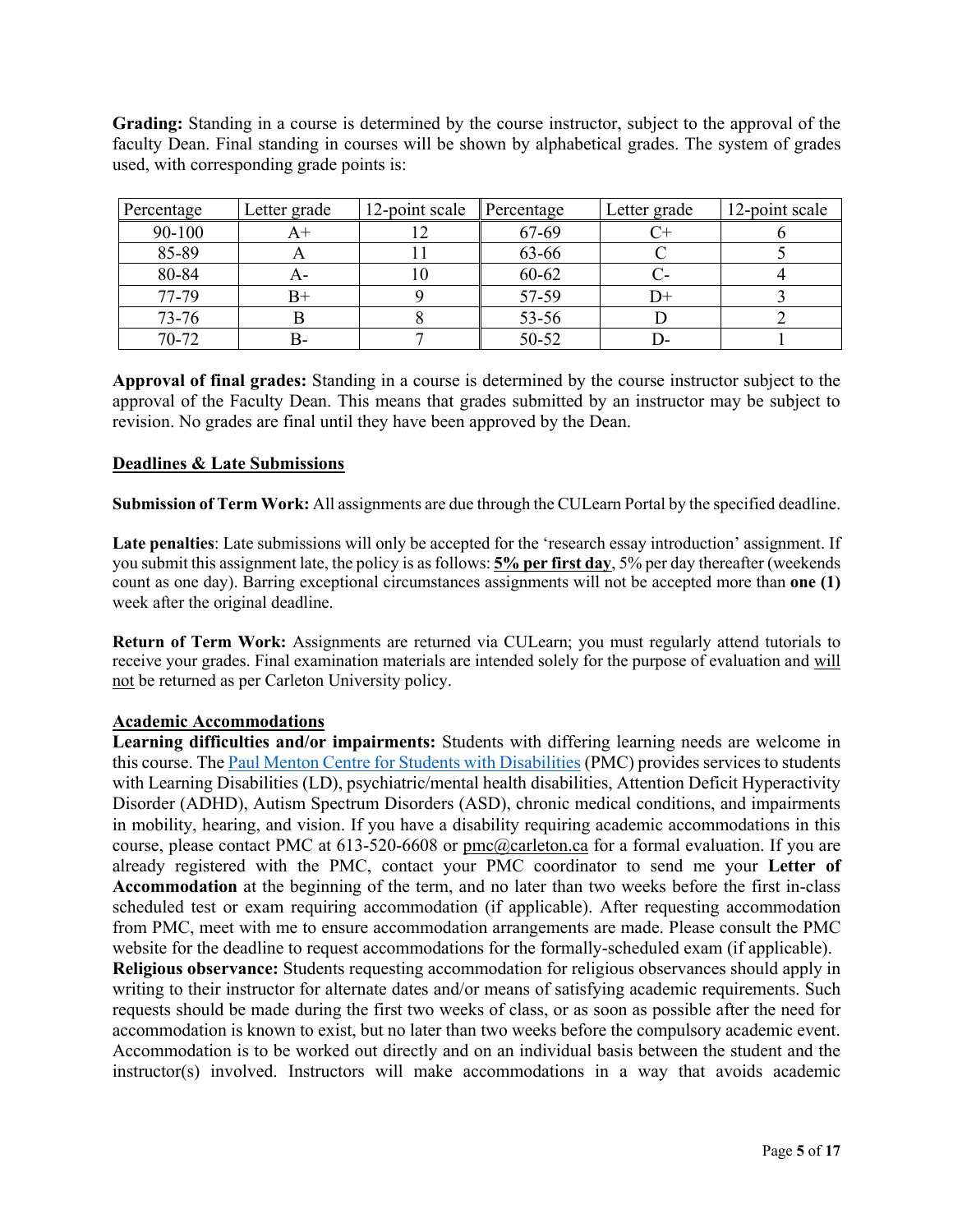disadvantage to the student. Instructors and students may contact an Equity Services Advisor for assistance (www.carleton.ca/equity).

**Pregnancy:** Pregnant students requiring academic accommodations are encouraged to contact an Equity Services Advisor in Equity Services to complete a **Letter of Accommodation**. Then, make an appointment to discuss your needs with the instructor at least two weeks prior to the first academic event in which it is anticipated the accommodation will be required.

# **Plagiarism**

The University Senate defines plagiarism as "presenting, whether intentional or not, the ideas, expression of ideas or work of others as one's own." This can include:

- reproducing or paraphrasing portions of someone else's published or unpublished material, regardless of the source, and presenting these as one's own without proper citation or reference to the original source;
- submitting a take-home examination, essay, laboratory report or other assignment written, in whole or in part, by someone else;
- using ideas or direct, verbatim quotations, or paraphrased material, concepts, or ideas without appropriate acknowledgment in any academic assignment;
- using another's data or research findings;
- failing to acknowledge sources through the use of proper citations when using another's works and/or failing to use quotation marks;
- handing in "substantially the same piece of work for academic credit more than once without prior written permission of the course instructor in which the submission occurs."

Plagiarism is a serious offence which cannot be resolved directly with the course's instructor. The Associate Deans of the Faculty conduct a rigorous investigation, including an interview with the student, when an instructor suspects a piece of work has been plagiarized. Penalties are not trivial. They may include a mark of zero for the plagiarized work or a final grade of "F" for the course.

#### **Intellectual Property**

Student or professor materials created for this course (including presentations and posted notes, labs, case studies, assignments and exams) remain the intellectual property of the author(s). They are intended for personal use and may not be reproduced or redistributed without prior written consent of the author(s). I maintain the copyright to all course materials; they may not be posted, transferred, or sold without my written consent.

#### **Carleton E-mail Accounts**

All email communication to students from BGInS will be via official Carleton university e-mail accounts and/or cuLearn. As important course and University information is distributed this way, it is the student's responsibility to monitor their Carleton and CULearn accounts.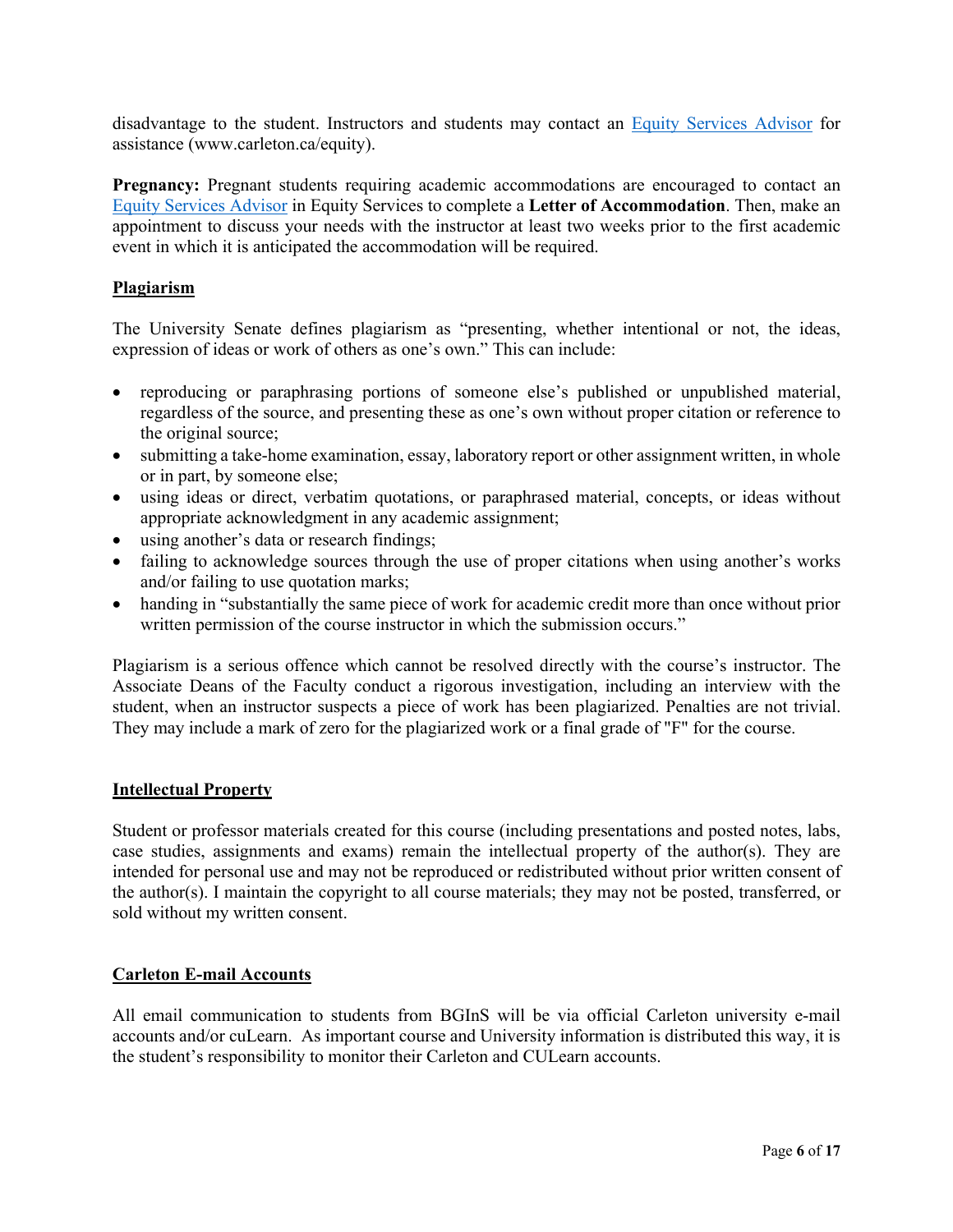# **Medical Certificates & Illness**

In the unfortunate case of illness or injury, only a <u>Medical Certificate</u> signed by a licensed physician and indicating that treatment/counsel was sought on the day of the missed class, assignment or examination, will be accepted. Please note: "Doctors notes may not always be issued for the following reasons:

- Missed classes/labs except in extenuating circumstances.
- Minor illnesses (e.g. colds, flu).
- Past illnesses that have been resolved and that there is no documentation for.
- Obvious injuries (e.g. broken bone in a cast)."

# **Course Conduct**

In this course informed and critical discussion of complex and contentious issues is the central component of the learning experience. Thus all participants are expected to arrive on-time, prepared to conduct themselves with decorum and civility, and to actively contribute to an atmosphere of scholarly inquiry and mutual respect. While spirited discussion and disagreement are encouraged, rudeness, combativeness, and disruption are not.

Please refrain from conducting non-course-related activities during class time (i.e., social media, chats, games, constant texting, and the like). Electronic and/or digital devices (including mobile devices) which impede or hamper the class discussion will not be tolerated. Unacceptable conduct includes, but is not limited to, discrimination or harassment, threatening, stalking, and unwelcome communication either in person or through electronic or other means. We reserve the right to remove disruptive elements (including devices) and persons from the classroom.

#### **Diversity, Inclusion, Empathy, and Mutual Respect**

This course is meant to be a safe environment in which to challenge you and confront you with positions and ideas that may be uncomfortable. Pushing your boundaries in a safe, inclusive, and empathetic manner is an essential part of the process of scholarly exploration and the cross-cultural study at the heart of the BGInS degree. As part of this process we will at times discuss subjects and positions on issues that may well be outmoded and at times abhorrent, seeking to understand why brought them about and the socio-cultural changes that allowed them to be overcome. It is only by studying the logic of these arguments and their purported ethical foundations that we can individually and collectively work towards a society of diversity and inclusion; ignoring these views will not make them go away.

A central skill to develop within this course is consequently that of empathy, which is to develop an understanding of another's position or experience. This is not the same thing as accepting or adopting a problematic outlook or position as your own. Neither is it the same thing as assuming the identity and/or voice of another. The classrooms and tutorials are in a sense a laboratory where we can unpack and explore different views, positions, and lived realities in a safe environment where listening carefully and respectfully questioning, discussing, and even hypothetically arguing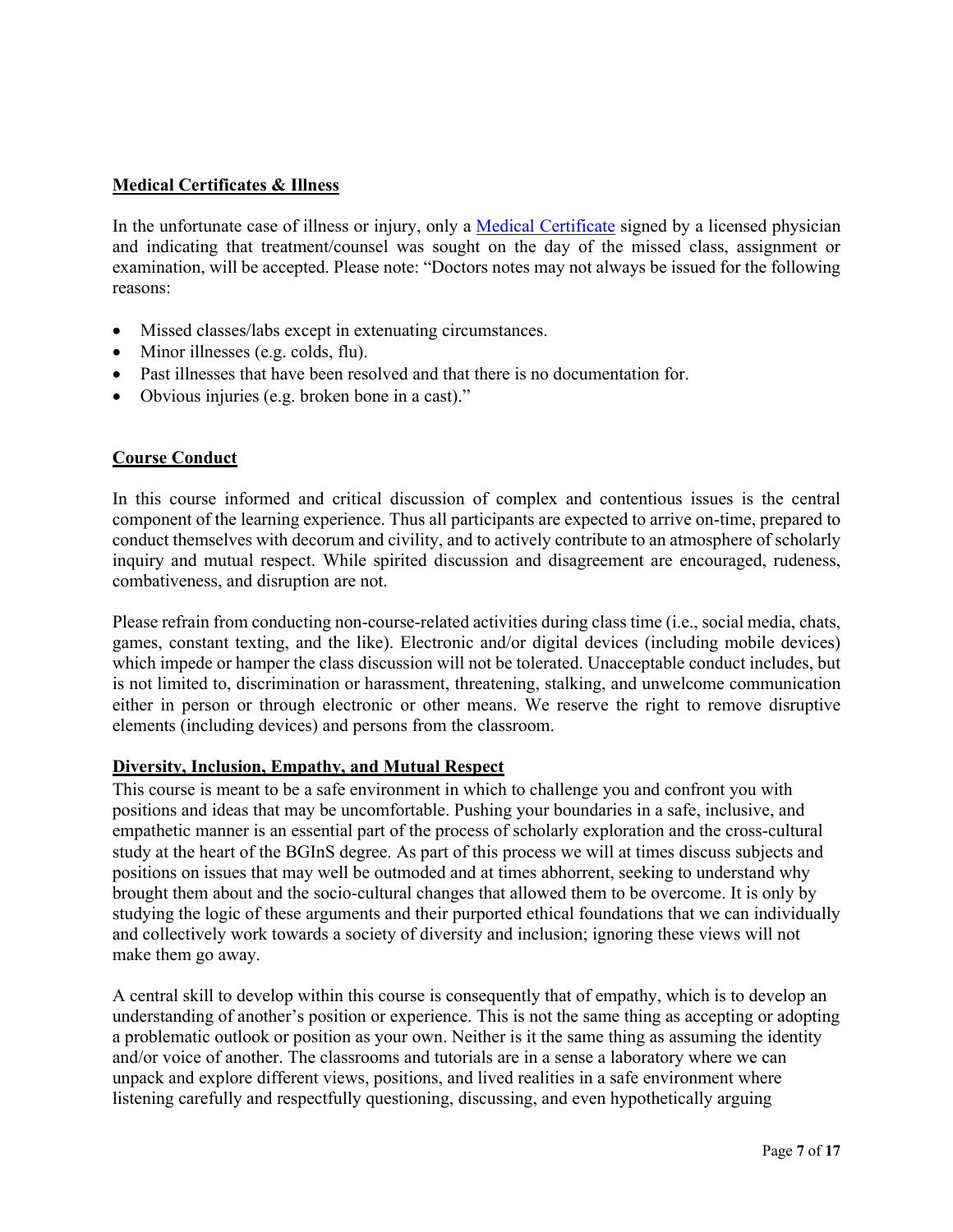opposing views brings us toward enlightenment about our own respective strengths and weaknesses, the nature of the structures in which we exist, and the different levels and styles of agency for different groups within these structures. By using the theories of studied in this course you will be able to incisively interrogate the underlying logic for particular positions. You will also find that what seems reasonable under one framework may not be so under another.

I am committed to fostering an environment for learning that is inclusive for everyone regardless of gender identity, gender expression, sex, sexual orientation, race, ethnicity, ability, age, class, political orientation, etc. All students in the class, the instructor, the teaching assistants, and any guests should be treated with respect during all interactions. It is my hope that our class will support diversity of experience, thought, and perspective. Additionally, I recognize that much of the research that has been conducted to inform the course content is subjective because it has been created and conducted through a particular point of view – this is an introductory survey course and is heavily grounded in thought from Western Europe and North America. It is therefore possible that some course content will contain research findings where limited definitions or measures were used to inform our knowledge on this topic. I will strive to highlight these issues and promote critical thought about the subjective nature of past research and its implications on our understanding of the topic.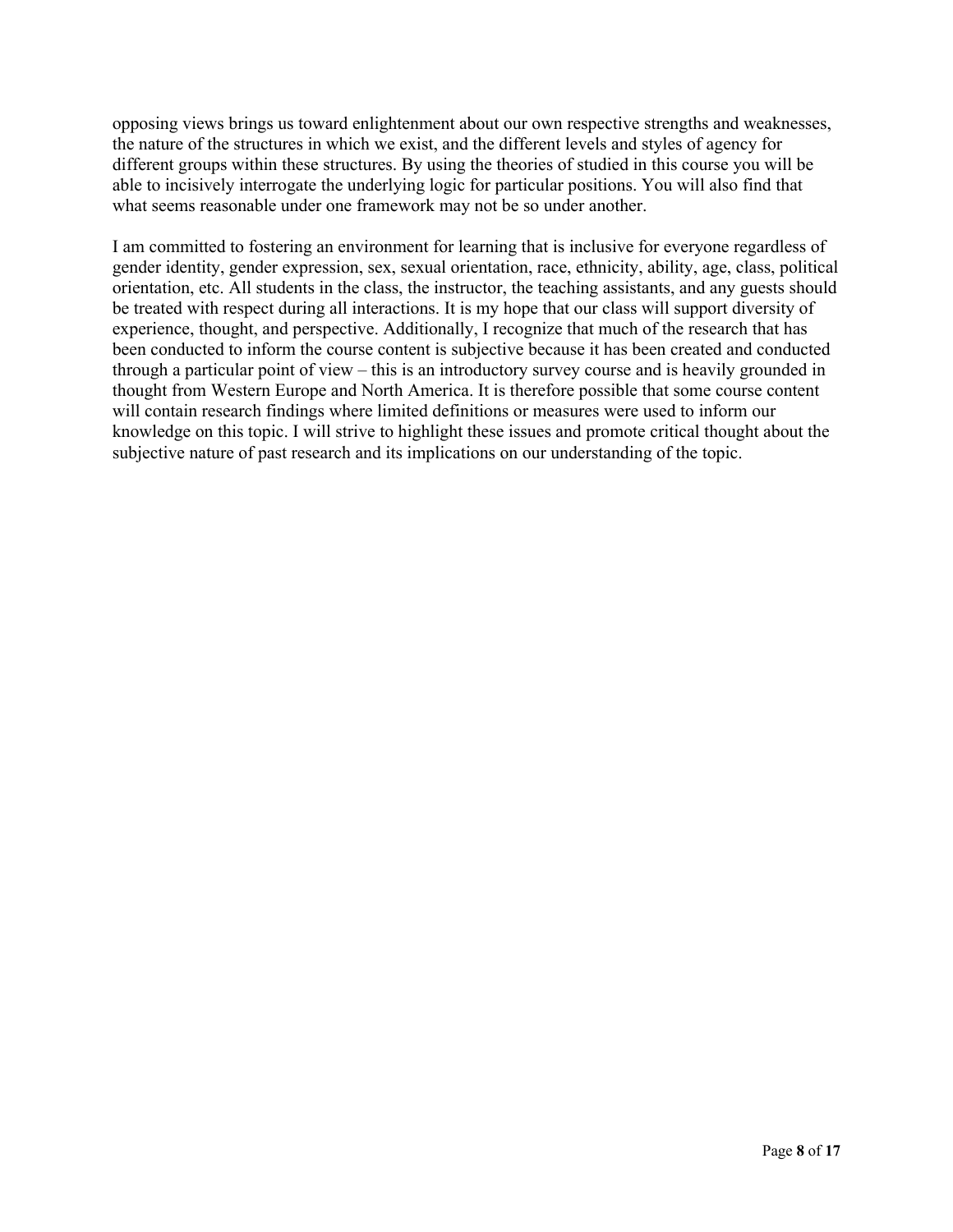# **Lecture and Reading Schedule**

*\*\*Readings and schedule are subject to change\*\**

# **Key Documents in International Law and Politics**

Periodically, students will be asked to review key documents in international law and politics, such as, but not limited to:

- Universal Declaration of Human Rights, 1948
- Convention on the Political Rights of Women, 1953
- Declaration on the Granting of Independence to Colonial Countries, 1960
- OAU Convention on the Specific Aspects of Refugee Problems in Africa, 1965
- Cairo Declaration on Human Rights in Islam, 1990
- The Rome Statute for the International Criminal Court, 2001

#### **Keeping up with Current Events**

Understanding international politics and law also requires keeping up with current events and engaging with differing perspectives. As well as reputable media outlets such as JURIST, The Economist, the Globe and Mail, the New York Times, the BBC, the Times(UK), Al Jazeera English, and The Financial Times, you should endeavour to read papers in different languages and/or from different countries. There are numerous free sites for keeping up with international affairs, including think-tanks such as the Council on Foreign Relations, the Brookings Institution, the Canadian International Council, and Chatham House. For interesting blogs, try 'The Duck of Minerva' (http://duckofminerva.blogspot.com/) and 'e-International Relations' (http://www.e-ir.info/), which contains some content written by students.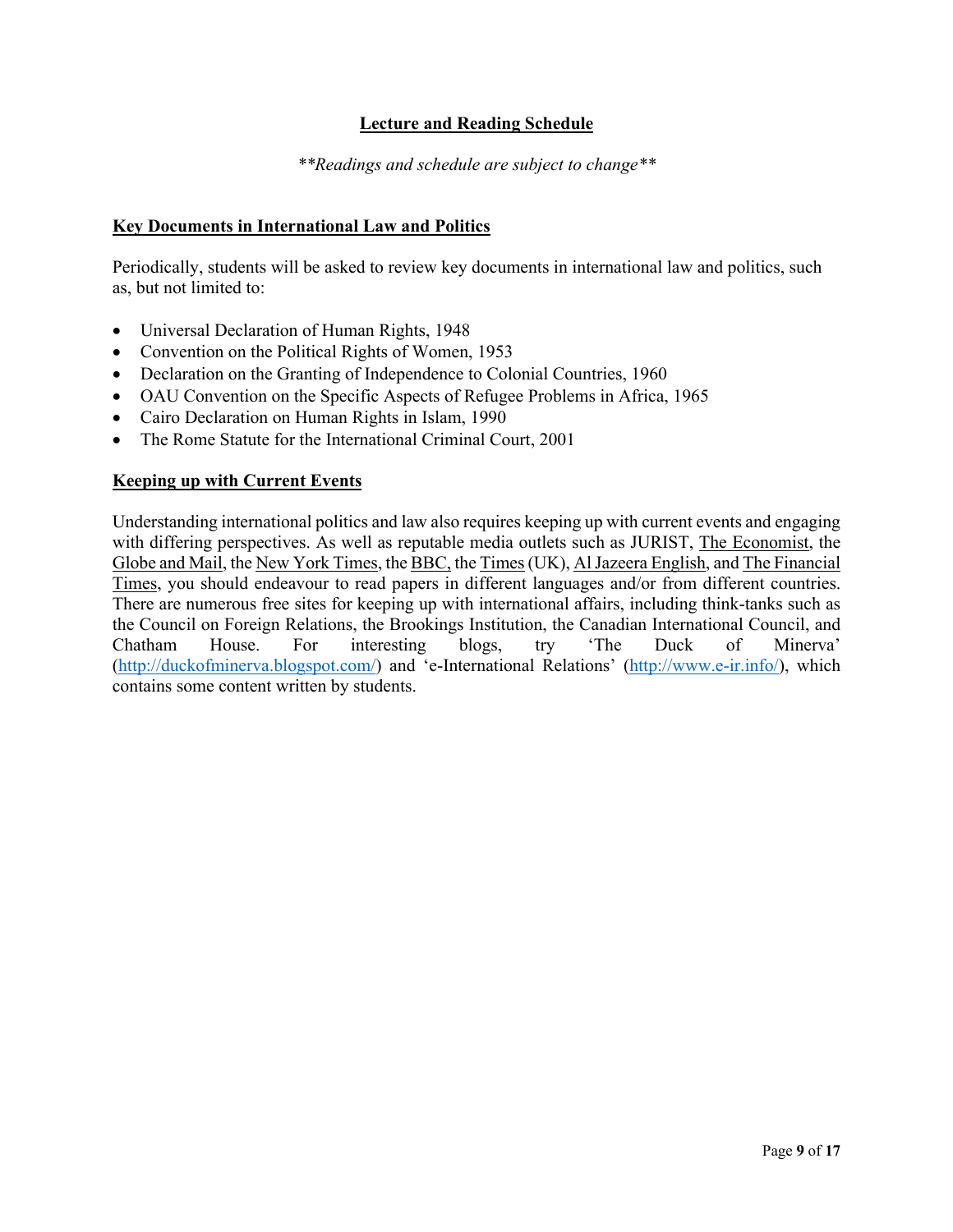# **Class Schedule and Required Readings**

## **Module 1 – Administrative details and the course basics**

*Week1*

Lecture 1 – Administrative overview of the course

• Set reading – course syllabus (seriously... read the whole thing).

Lecture 2 – What do we mean by law and international law?

• Klabbers, Chapter 1

*Supplementary Reading*

• Ruggie, John Gerard. 1982). 'International regimes, transactions, and change: embedded liberalism in the postwar economic order', *International Organization* 36 (2), 379-415.

# **Module 2 – A philosophical underpinning to thinking about international law & politics**

*Week 2*

Lecture 3 – Realism (most of the readings are relatively short)

- Steve Lobell (2010). "Structural Realism/Offensive and Defensive Realism," in *Oxford Research Encyclopedia of International Studies*: https://doi.org/10.1093/acrefore/9780190846626.013.304
	- Longest, but most comprehensive and best grounding reading.
- Satish P. Joshi, "Realism" in Paul Joseph, ed., *The Sage Encyclopedia of War* (London: Sage): Access through the Carleton University Library system or ARES Reserves.
- Daniel W Drezner (2014). *Theories of International Politics and Zombies: Revived Edition* (Princeton, NJ : Princeton University Press): Chapter 2 'The Realpolitik of the Living Dead'. [Available through Library online resources or ARES].
- Sandrina Antunes and Isabel Camisão (2018). "Introducing Realism in International Relations Theory," https://www.e-ir.info/2018/02/27/introducing-realism-ininternational-relations-theory/

Lecture 4 – Liberalism

- Russell Hardin. "Liberalism," in Bertrand Badie, Dirk Berg-Schlosser & Leonardo Morlino, eds., *International Encyclopedia of Political Science* (London: Sage): https://sksagepub-com.proxy.library.carleton.ca/reference/intlpoliticalscience/n325.xml.
	- o [Access on the University Network, through the Library, or ARES].
- Michael Doyle and Stefano Recchia. "Liberalism and International Relations," ," in Bertrand Badie, Dirk Berg-Schlosser & Leonardo Morlino, eds., *International Encyclopedia of Political Science* (London: Sage): https://sk-sagepubcom.proxy.library.carleton.ca/reference/intlpoliticalscience/n326.xml
	- o [Access on the University Network, through the Library, or ARES].

*Supplementary reading*

• Andrew Moravcsik (2013) "Liberal theories of international law." In Jeffrey L. Dunoff and Mark A. Pollack, eds., *Interdisciplinary Perspectives on International Law and International Relations : The State of the Art* (Cambridge: Cambridge University Press):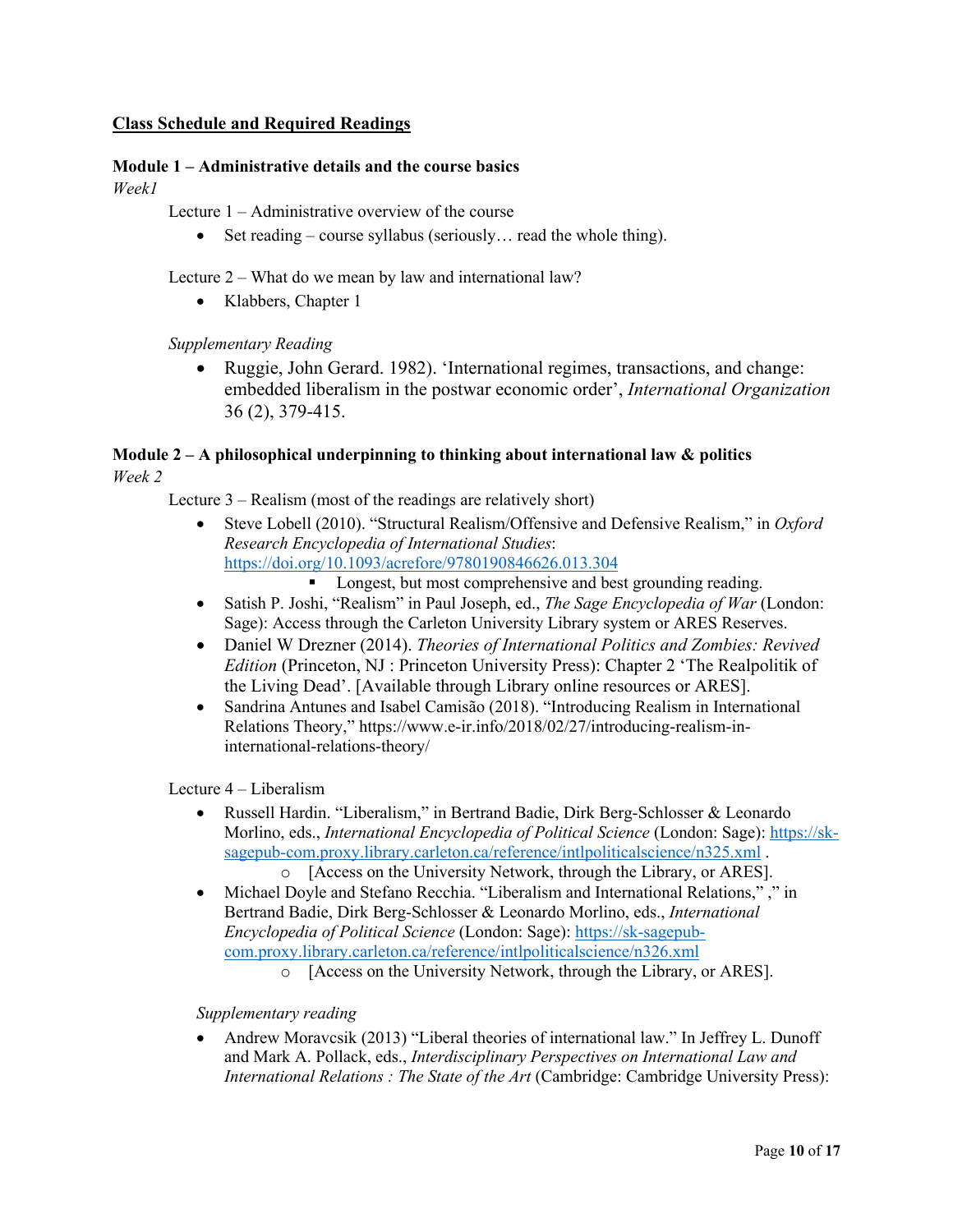## https://ebookcentral-proquest-com.proxy.library.carleton.ca/lib/oculcarletonebooks/detail.action?docID=1099883

- o [Access through the University network or Library system.]
- Tutorial 1 General organization, introductions, administration, and a survey exercise on beliefs and attitudes in international law and politics

## *Tutorial Reading*

• Michael Tomz (2008). "Reputation and the Effect of International Law on Preferences and Beliefs," Stanford University Unpublished Manuscript: https://tomz.people.stanford.edu/sites/g/files/sbiybj4711/f/tomz-intllaw-2008-02- 11a.pdf

#### *Week 3*

Lecture 5 – Constructivism

- Jutta Brunnee and Stephen J. Toope (2013). "Constructivism and International Law." In Jeffrey L. Dunoff and Mark A. Pollack, eds., *Interdisciplinary Perspectives on International Law and International Relations : The State of the Art* (Cambridge: Cambridge University Press): https://ebookcentral-proquestcom.proxy.library.carleton.ca/lib/oculcarleton-ebooks/detail.action?docID=1099883
	- o [Access through the University network or Library system.]
	- o A heavier read, but it does a nice job of setting out the key components of constructivism for our course over the first ten pages or so.
- Matthew Hoffmann (2010). "Norms and Social Constructivism in International Relations," in *Oxford Research Encyclopedia of International Studies*: https://doi.org/10.1093/acrefore/9780190846626.013.60

#### *Supplementary reading*

• Berger, Peter L., and Thomas Luckmann. *The Social Construction of Reality : A Treatise in the Sociology of Knowledge*, Open Road Integrated Media, Inc., 1967. *ProQuest Ebook Central*, https://ebookcentral-proquest-

com.proxy.library.carleton.ca/lib/oculcarleton-ebooks/detail.action?docID=1804796.

o [Available through the University network or via the Library]

#### Tutorial 2

• Corinda G. Dallmeyer (1993), Case 164: The Kuwait Crisis: Sanctions, Negotiations, and the Decision to Go to War (Washington, DC: Georgetown University Institute for the Study of Diplomacy).

#### **Technical session 1**

Lecture 6 – Study skills and class skills – reading, writing, and tutorial pedagogy

#### Complete the following two virtual workshops linked on the Brightspace page:

- 1. *Introduction to the Fundamentals of Academic Writing*
- *2. Writing for Academic Purposes*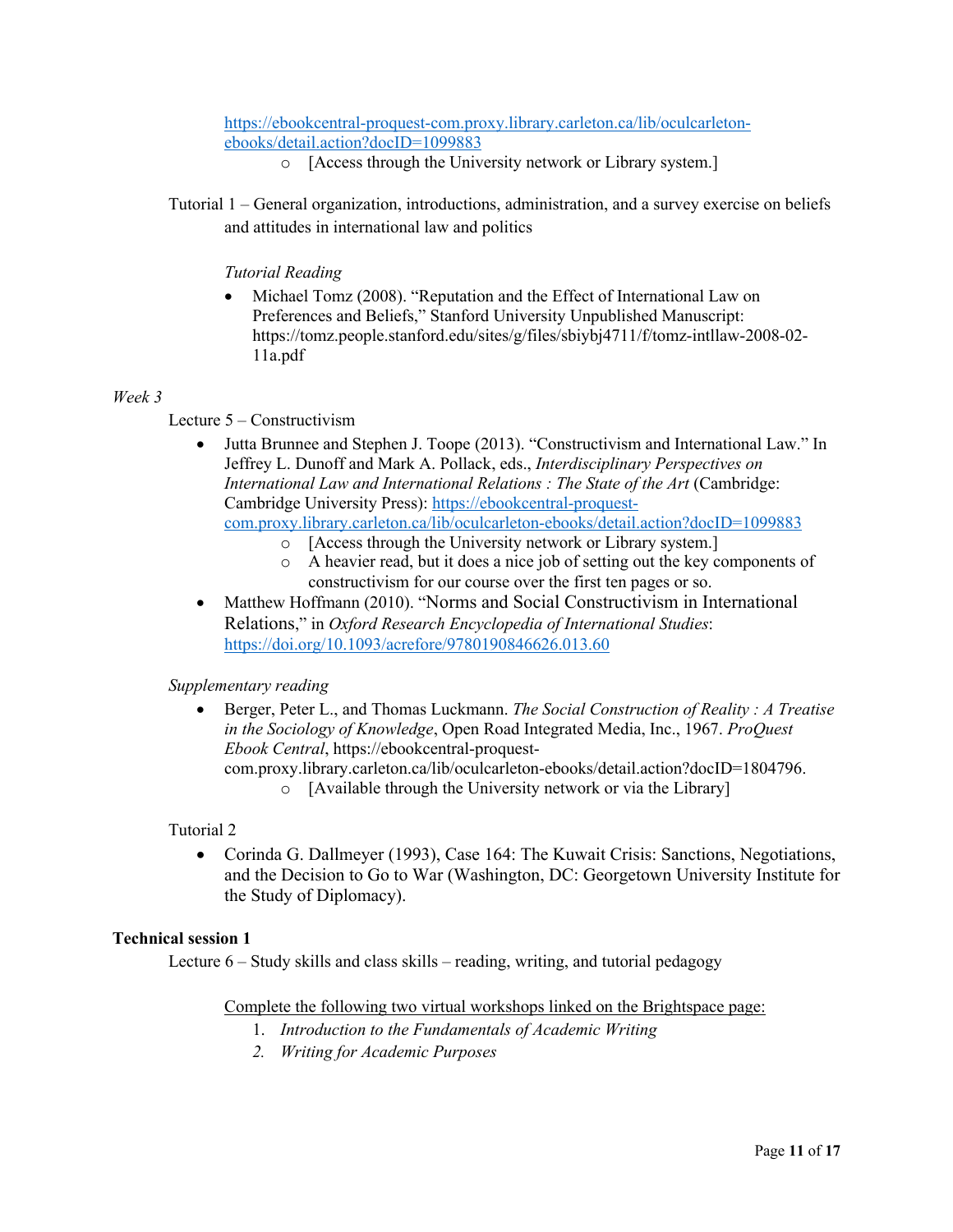#### *Recommended reading*

• *Elwyn Brooks White and William Strunk. The elements of style. New York: Macmillan, 1972.*

## **Module 3 – Building blocks of international law and politics**

*Week 4*

Lecture 7 – Defining the 'subjects' of international law

• Klabbers, Chapter 4

Lecture 8 – Sources of international law

• Klabbers, Chapter 2

#### Tutorial 3

• Rebecca Katz. "Global Governance of Disease." *Georgetown Institute for the Study of Diplomacy* Case #342.

#### *Week 5*

Lecture 9 – Sovereignty, regimes, institutions, and international organizations

- Philpott, Daniel, "Sovereignty", The Stanford Encyclopedia of Philosophy (Fall 2020 Edition), Edward N. Zalta (ed.): https://plato.stanford.edu/archives/fall2020/entries/sovereignty/.
- Jens Bartelson ( ). "Sovereignty," in Bertrand Badie, Dirk Berg-Schlosser & Leonardo Morlino, eds, *International Encyclopedia of Political Science* (London: Sage): https://sksagepub-com.proxy.library.carleton.ca/reference/intlpoliticalscience/n573.xml
	- o [Access on the University Network, through the Library, or ARES].
- Jonathan Ian White (2019). "A Critical Reflection on Sovereignty in International Relations Today." https://www.e-ir.info/2019/02/09/a-critical-reflection-on-sovereigntyin-international-relations-today/

Lecture 10 – So you want to have a treaty? When and how to do it.

- Klabbers, Chapter 3
- Laura Barnett (2008). "Canada's Approach to the Treaty-Making Process." *Library of Parliament Research Publications Publication No. 2008-45-E*: https://lop.parl.ca/sites/PublicWebsite/default/en\_CA/ResearchPublications/200845E

#### Tutorial 4

• Maryann Cusimano Love. "Taking on Turkmenistan," *Georgetown Institute for the Study of Diplomacy* Case #324.

*Supplementary tutorial reading*

• Nye, Joseph S. "Soft power." *Foreign policy* 80 (1990): 153-171. https://doi.org/10.2307/1148580

#### *Week 6*

Lecture 11 – Enforcement of international law?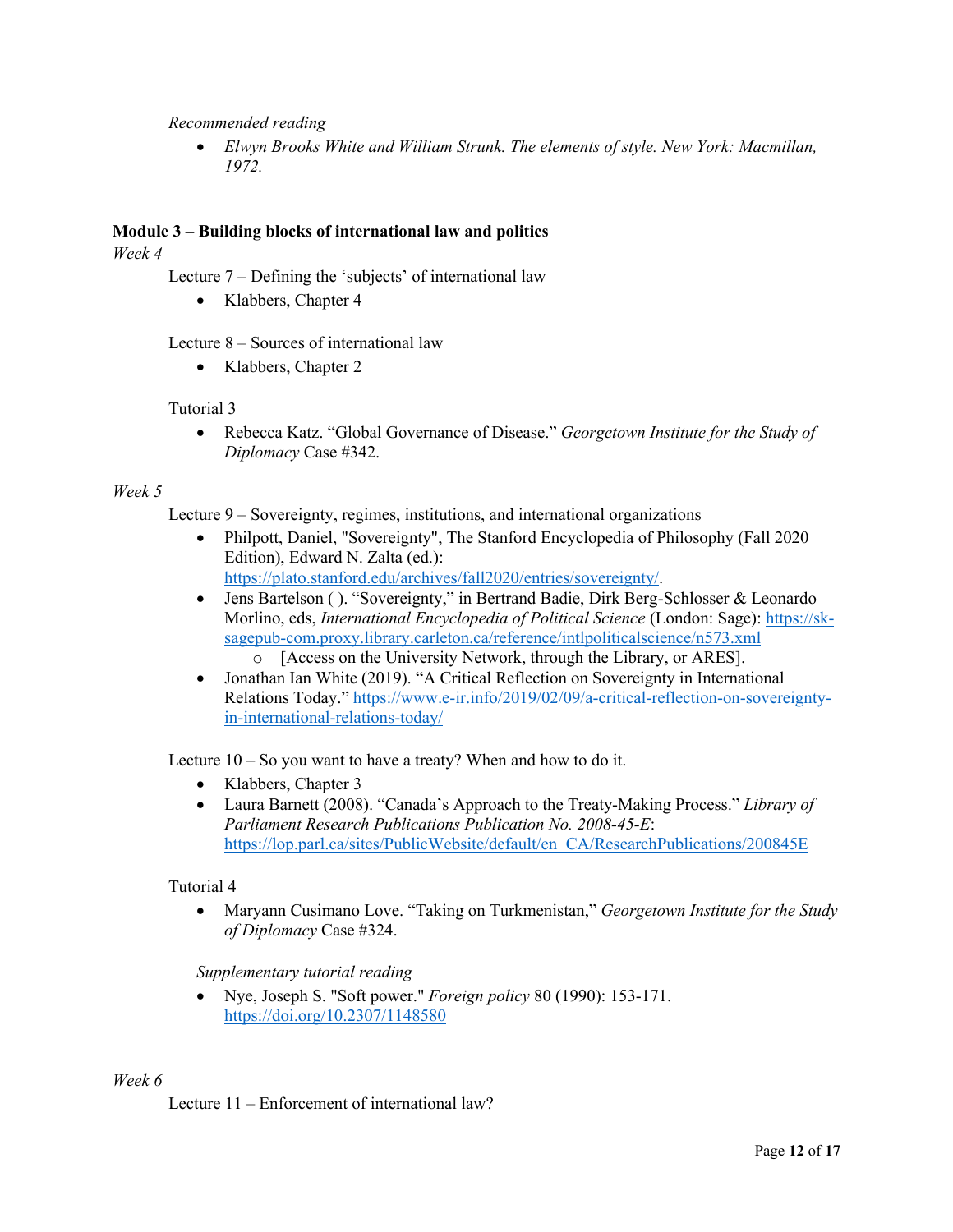- Klabbers, Chapter 5
- Noel Kwon (2015). "International Law Is Not Domestic Law." https://www.internationalaffairs.org.au/news-item/international-law-is-not-domestic-law/
- SciShow (2016). "Game Theory: The Science of Decision-Making." https://youtu.be/MHS-htjGgSY

#### *Supplementary reading*

• Ohlin, Jens David. "Nash equilibrium and international law." *European journal of international law* 23.4 (2012): 915-940.

#### Tutorial 5

• William E. Westermeyer & Christopher C. Joyner (1989), Case 146: Negotiating a Minerals Regime for Antarctica, 1981-1988 (Washington, DC: Georgetown University Institute for the Study of Diplomacy):

#### *Supplementary reading*

- Akira Iriye, "Introduction," in Global Community: the Role of International Organizations in the Making of the Contemporary World, Berkeley, CA: University of California Press, 2002, MacOdrum JZ4841 .I75 2002
- Martti Koskenniemi, "The Politics of International Law  $-$  20 Years Later," The European Journal of International Law, Vol. 20 no. 1, 2009, pp. 7-19 [CU] [\*NB: a very advanced read]

#### **Technical session 2**

Lecture 12 – Embarking on a research essay and avoiding plagiarism

--what is a scholarly source, how to ask a question, how to frame an essay how to make sure you aren't booked for plagiarism

Complete the following two virtual workshops linked through the Brightspace page:

- 1. *Academic Integrity*
- 2. *Introduction to Starting Academic Papers*

#### Class reading

• Research Essay Introduction Assignment – Guidelines. Course Brightspace page.

# *R E A D I N G W E E K*

#### **Module 4 – Big subjects in international law and politics I**

*Week 7*

Lecture 13 – War

- Klabbers, Chapter 10
- ICRC, "Rules of War (In a Nutshell)." https://youtu.be/HwpzzAefx9M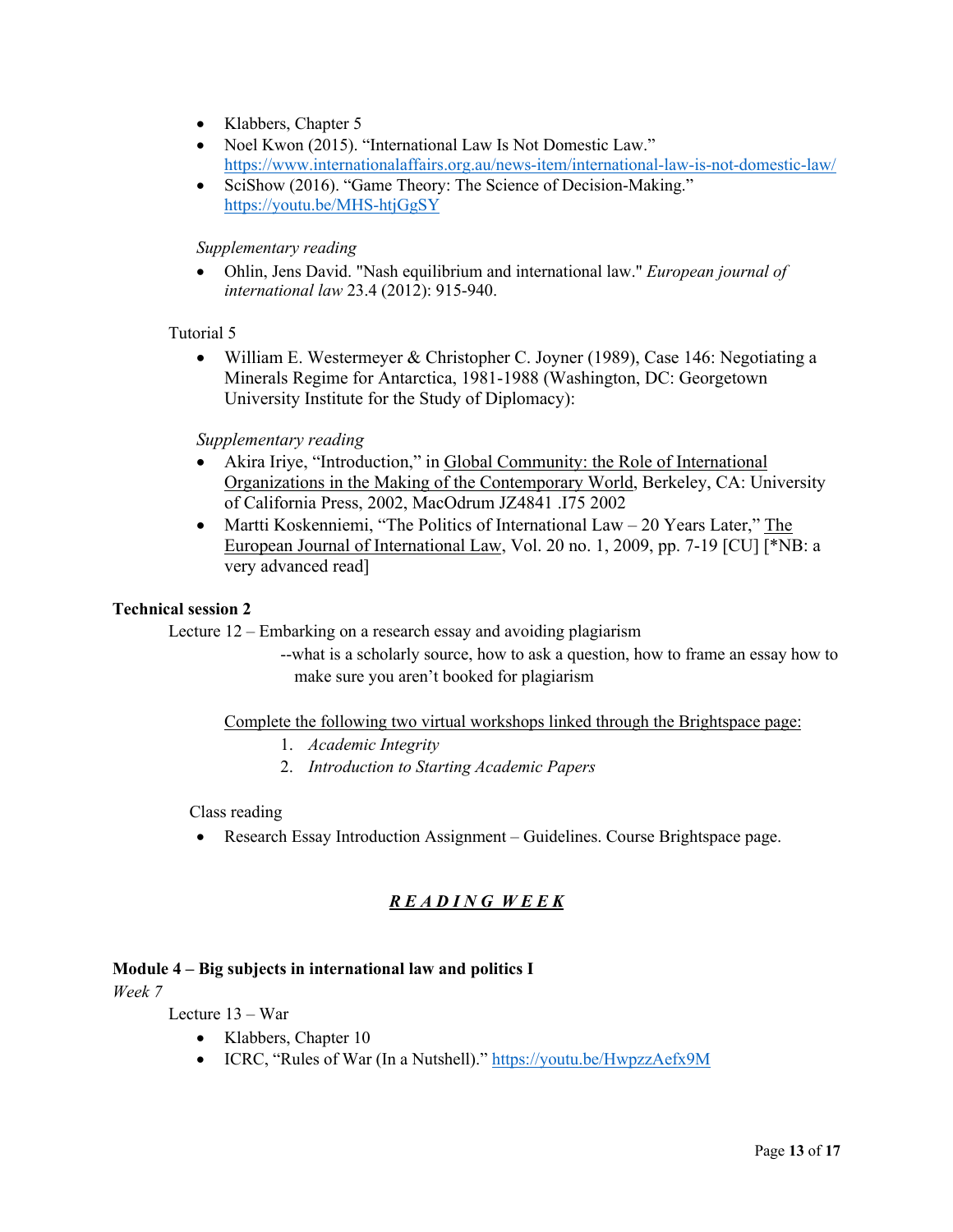- John S Reed. "Just War". Paul Joseph, ed., *The Sage Encyclopedia of War* (London: Sage): https://sk-sagepub-com.proxy.library.carleton.ca/reference/the-sage-encyclopediaof-war-social-science-perspectives/i10167.xml
	- o [access through University network, Library, or ARES].

# Lecture 14 – Security and human rights

- Klabbers, Chapter 11
- Nidhi Shendurnikar. "Human Security," in Paul Joseph, ed., *The Sage Encyclopedia of War* (London: Sage): https://sk-sagepub-com.proxy.library.carleton.ca/reference/thesage-encyclopedia-of-war-social-science-perspectives/i9305.xml o [access through University network, Library, or ARES].
- Sally Carlton & Yvette Selim. "Human Rights," in Paul Joseph, ed., *The Sage Encyclopedia of War* (London: Sage): https://sk-sagepubcom.proxy.library.carleton.ca/reference/the-sage-encyclopedia-of-war-social-scienceperspectives/i9219.xml

# *Supplementary Reading*

• Taylor B Sebolt (2017). "Humanitarian Intervention and International Security," in *Oxford Research Encyclopedia of International Studies*: https://doi.org/10.1093/acrefore/9780190846626.013.217

# Tutorial 6

• Elizabeth R. DeSombre & J. Samuel Barkin, *CASE 254, The Turbot War: Canada, Spain and Conflict over the North Atlantic Fishery* (Washington, DC: Georgetown University Institute for the Study of Diplomacy):

#### *Week 8*

Lecture 15 -- Trade and economics

- Klabbers, Chapter 15
- Marc D Froese (2019). "World Trade Law," in *Oxford Research Encyclopedia of International Studies*: https://doi.org/10.1093/acrefore/9780190846626.013.115

#### *Supplementary Readings*

• Government of Canada. "Overview of International Financial Institutions." https://www.tradecommissioner.gc.ca/development-developpement/mdb-overview-bmdapercu.aspx?lang=eng

#### Tutorial 7

• Curtis H Martin (2005), Case 304: Going to the United Nations: George W. Bush and Iraq (Washington, DC: Georgetown University Institute for the Study of Diplomacy):

*Supplementary reading:*

• Bluth, Christoph. "The British road to war: Blair, Bush and the decision to invade Iraq." *International affairs* 80.5 (2004): 871-892.

#### **Technical session 3**

Lecture 16 – A BGInS trigger warning and resources for mental health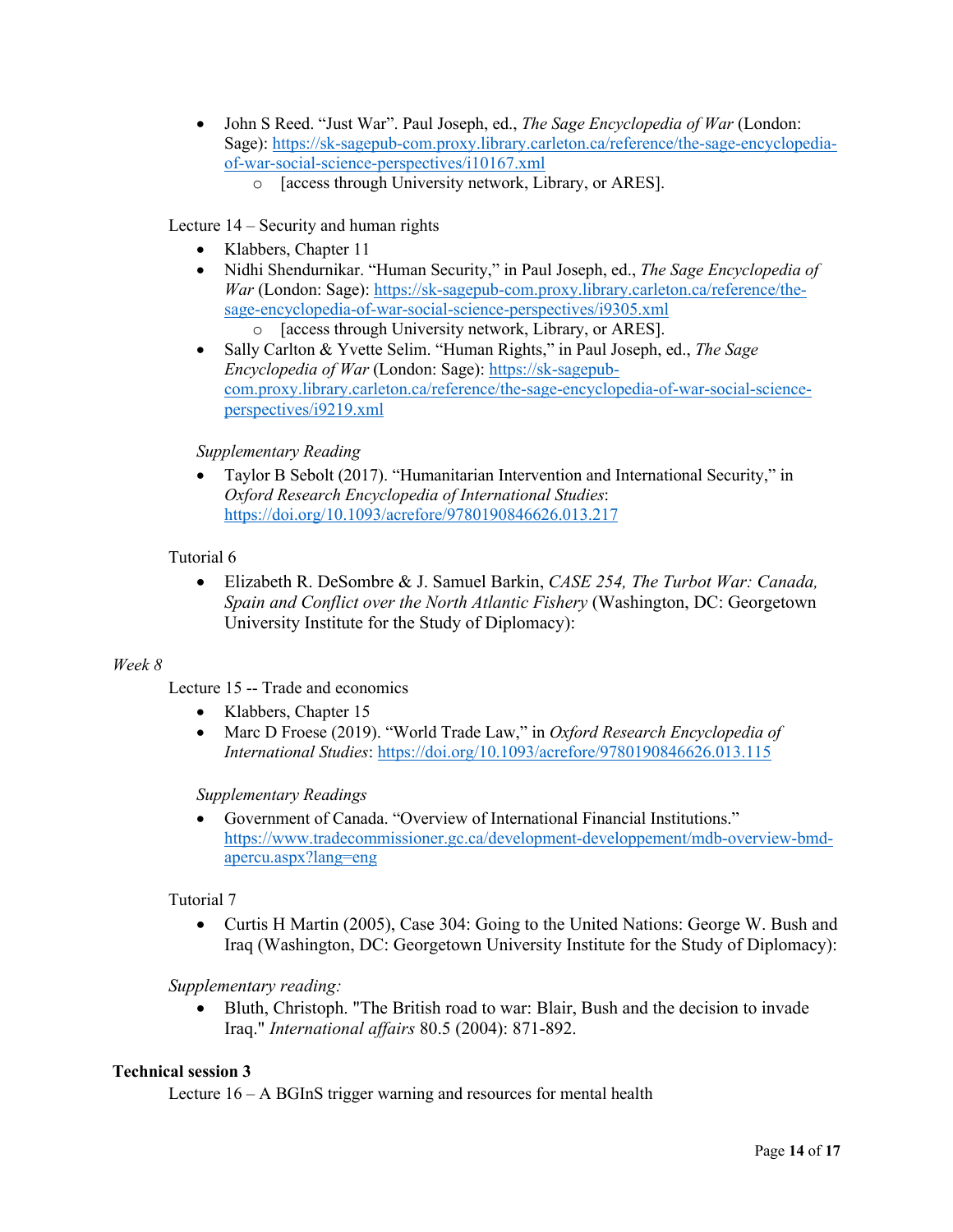# **Module 5 – Big subjects in international law and politics II**

*Week 9*

Lecture 17 – International criminal law

- Klabbers, Chapter 12
- Elizabeth Wilmshurst (2019). "Strengthen the International Criminal Court," Chatham House Expert Comment: https://www.chathamhouse.org/2019/06/strengtheninternational-criminal-court
- Kyle Rapp and Kelebogile Zvobgo (2021). "Biden reversed Trump's sanctions on International Criminal Court officials. What happens now?" *Washington Post – The Monkey Cage* (April 5): https://www.washingtonpost.com/politics/2021/04/05/bidenreversed-trumps-sanctions-international-criminal-court-officials-what-happens-now/

Lecture 18 – International environmental law

- Klabbers, Chapter 14
- Nicholas Amendolare (2017). "What is the Tragedy of the Commons?" *TED-Ed*: https://youtu.be/CxC161GvMPc

*Supplementary Reading*

• Intergovernmental Panel on Climate Change (2021). *Climate Change 2021: The Physical Science Basis: Summary for Policy Makers* (WHO/UNEP): https://www.ipcc.ch/report/a r6/wg1/downloads/report/IPCC\_AR6\_WGI\_SPM.pdf

Tutorial 8

• Alberto Coll (1997), Case 249: The Problems of Doing Good: Somalia as a Case Study in Humanitarian Intervention (Washington, DC: Georgetown University Institute for the Study of Diplomacy.

*Supplementary reading*

- Evans, Gareth, and Mohamed Sahnoun. "The responsibility to protect." *Foreign affairs* (2002): 99-110.
- Tourinho, Marcos, Oliver Stuenkel, and Sarah Brockmeier. ""Responsibility while protecting": Reforming R2P implementation." *Global Society* 30.1 (2016): 134-150.

#### *Week 10*

Lecture 19 – Soft law

• Klabbers, Chapter 13

*Supplementary Reading*

• Paulo, Sebastian, and Helmut Reisen (2010). "Eastern donors and western soft law: Towards a DAC donor peer review of China and India?" *Development Policy Review* 28 (5): https://doi.org/10.1111/j.1467-7679.2010.00497.x

#### Tutorial 9

SESSION ONE OF: Michael Herzig and David Skidmore (1995), Case 202: Nations: A Simulation Game in International Politics (Washington, DC: Georgetown University Institute for the Study of Diplomacy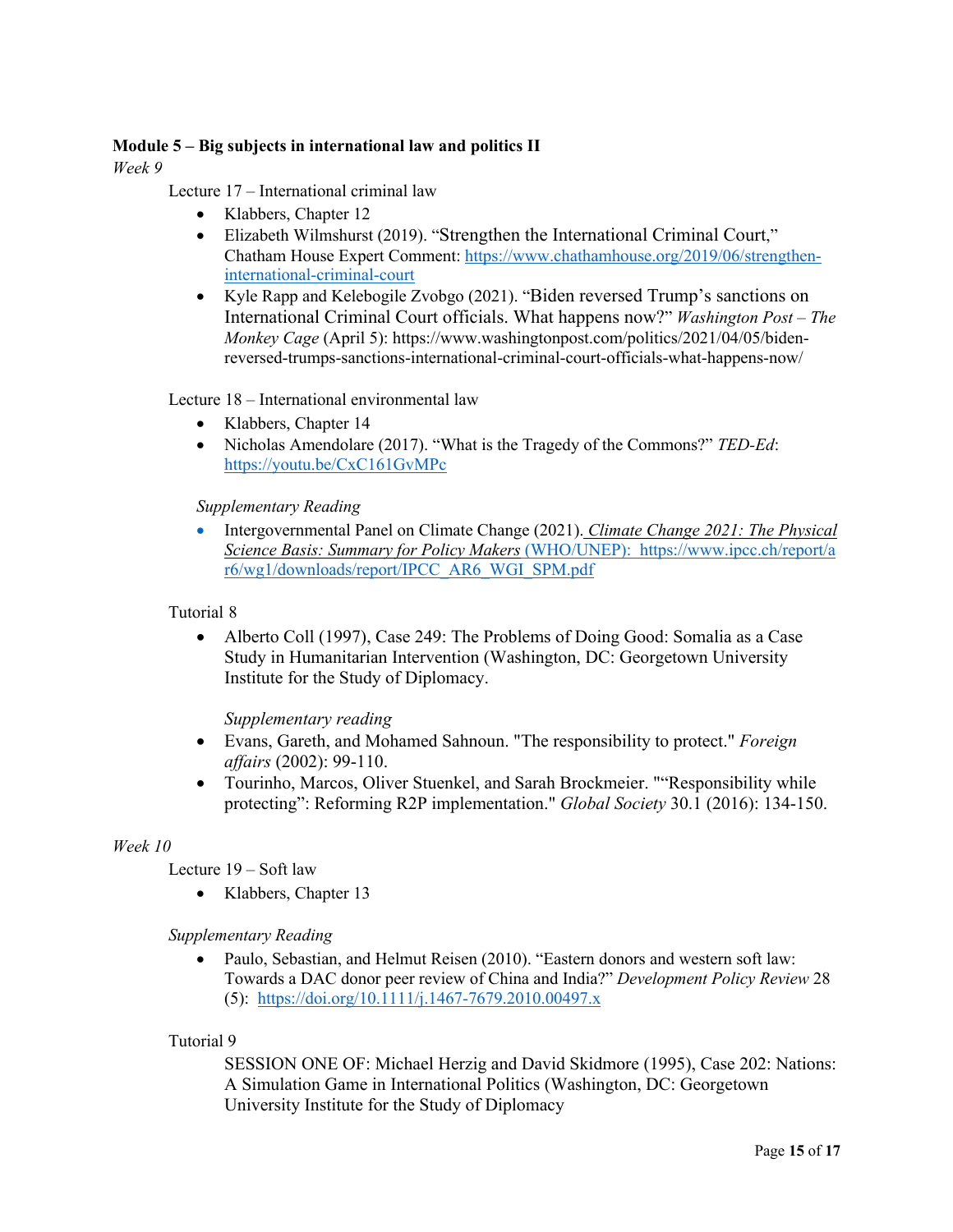# *Recommended supplementary reading*

• Hurrell, Andrew. "Hegemony, liberalism and global order: what space for would-be great powers?." *International affairs* 82.1 (2006): 1-19.

## **Technical session 4**

Lecture 20 – Dealing with charged subjects and cross-cultural study

--differentiating between empathy and appropriation

--importance of studying the distastefully wrong and how to do it safely

# **Module 6 – Critical questions for international law and politics**

*Week 11*

Lecture 21 – International law and domestic courts

- Klabbers, Chapter 16
- Dan Zartner (2017). "Internalization of International Law," in *Oxford Research Encyclopedia of International Studies*: https://doi.org/10.1093/acrefore/9780190846626.013.225

Lecture 22 – Legal extra-territoriality of the powerful

- Dan Svantesson (2015). "The concept of 'extraterritoriality': widely used, but misguided and useless," *OUPBlog*: https://blog.oup.com/2015/11/extraterritoriality-law/
- Dam, Kenneth W. "Economic and political aspects of extraterritoriality." *The International Lawyer* (1985): 887-896. https://proxy.library.carleton.ca/login?url=https://www.jstor.org/stable/40705649
- Guillermo Jorge (2019). "The Impact of Corporate Liability on Corruption in Latin America," *AJIL Unbound* Vol 113: DOI: https://doi.org/10.1017/aju.2019.57

Tutorial 10

• SESSION TWO OF: Michael Herzig and David Skidmore (1995), Case 202: Nations: A Simulation Game in International Politics (Washington, DC: Georgetown University Institute for the Study of Diplomacy.

#### **Module 7 – Wrap up and future directions**

*Week 12*

Lecture 23 – Leaving the North Atlantic: Different worldviews and attitudes

- Oliver Stuenkel (2016). *Post-Western World: How Emerging Powers are Remaking World Order* (London: Polity Press): https://ebookcentral-proquestcom.proxy.library.carleton.ca/lib/oculcarleton-ebooks/detail.action?docID=4696315 [
	- o [access through University network, Library, or ARES]

*Supplementary Reading:*

- Ikenberry, G. John. 2018. 'The End of Liberal International Order?' *International Affairs*  24:1, pp. 7-23.
- Allison, Graham (2017). *Destined for war: Can America and China escape Thucydides's trap?* (Houghton Mifflin Harcourt, 2017)